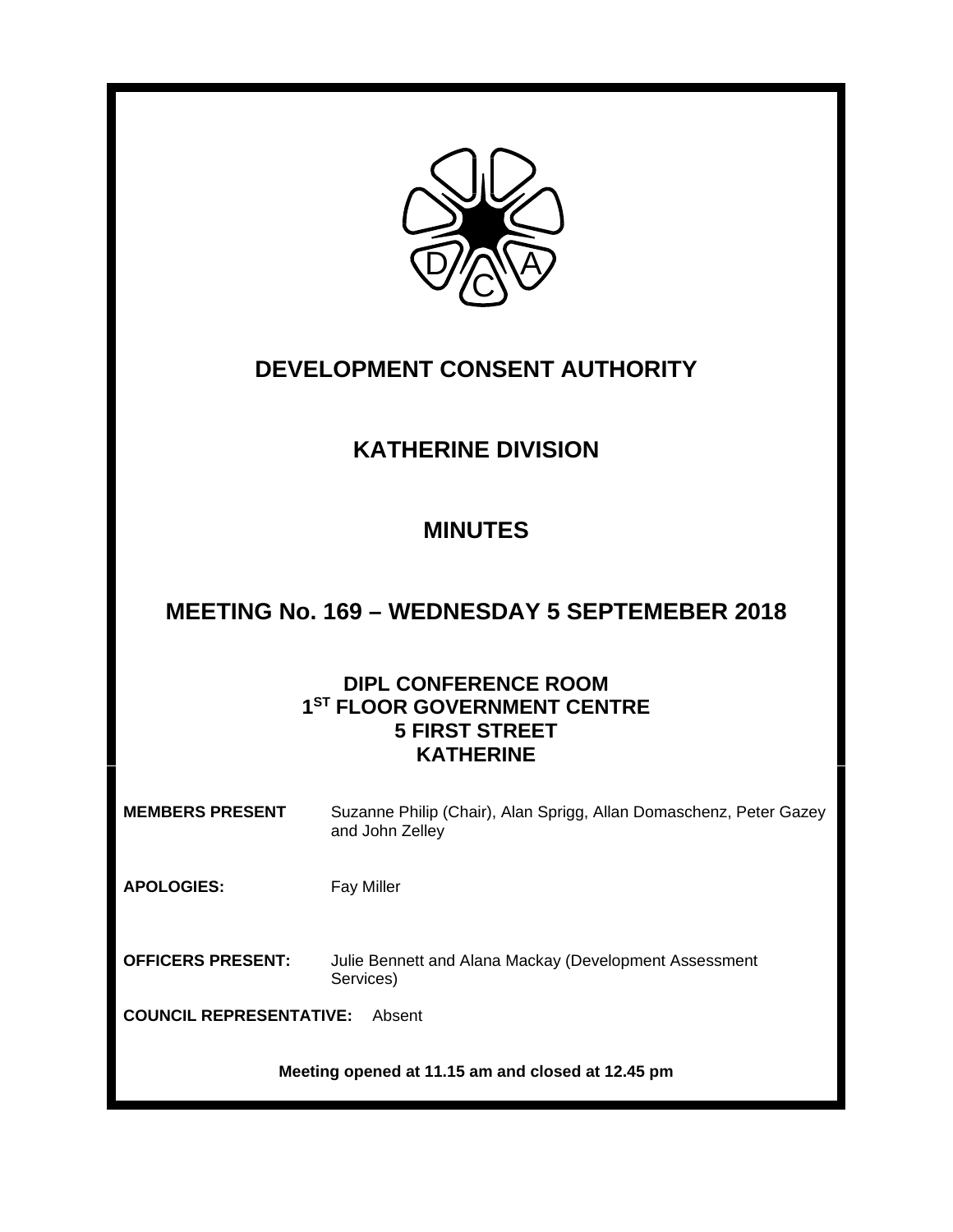**THE MINUTES RECORD OF THE EVIDENTIARY STAGE AND THE DELIBERATIVE STAGE ARE RECORDED SEPARATELY. THESE MINUTES RECORD THE DELIBERATIVE STAGE. THE TWO STAGES ARE GENERALLY HELD AT DIFFERENT TIMES DURING THE MEETING AND INVITEES ARE PRESENT FOR THE EVIDENTIARY STAGE ONLY.** 

## **ITEM 1 CHANGE OF USE FROM OFFICE TO MEDICAL CLINIC (TENANCY ONE) PA2018/0320 LOT 3158 (16) KATHERINE TERRACE, TOWN OF KATHERINE APPLICANT HANNA STEEVENS**

In attendance Ms Hanna Steevens and Mr Michael Patrick (Anglicare Facilities Manager) via video teleconference. DAS tabled comments from the Department of Infrastructure, Planning and Logistics.

**RESOLVED** That, the consent authority grant a reduction to the parking requirements of **50/18** Clause 6.5.1 (Parking Requirements) under Clause 6.5.2 (Reduction in Parking Requirements) of the Northern Territory Planning Scheme (the Scheme), vary Clause 6.5.3 (Parking Layout) of the Scheme and pursuant to section 53(a) of the *Planning Act,* consent to the proposed development to develop Lot 3158 (16) Katherine Terrace, Town of Katherine for the purpose of a change of use from office to medical clinic within a defined flood area subject to the following conditions:

## **GENERAL CONDITIONS**

- 1. The works carried out under this permit shall be in accordance with the drawings endorsed as forming part of this permit.
- 2. The owner of the land must enter into agreements with the relevant authorities for the provision of water supply, sewerage and electricity facilities to the development shown on the endorsed plan in accordance with the authorities' requirements and relevant legislation at the time.
- 3. Storage for waste disposal bins is to be provided to the requirements of the Katherine Town Council to the satisfaction of the consent authority.
- 4. The car parking shown on the endorsed plan must be available at all times for the exclusive use of the occupants of the development and their visitors.

### **NOTES**

1. The Power and Water Corporation advises that the Water and Sewer Services **Development** Development Section (landdevelopmentnorth@powerwater.com.au) and Power Network Engineering Section (powerconnections@powerwater.com.au) should be contacted via email a minimum of 1 month prior to construction works commencing in order to determine the Corporation's servicing requirements, and the need for upgrading of on-site and/or surrounding infrastructure.

### **REASONS FOR THE DECISIONS**

1. Pursuant to section 51(a) of the *Planning Act,* the consent authority must take into consideration the planning scheme that applies to the land to which the application relates.

#### **Page 2 of 8**

| These minutes record persons in attendance at the meeting and the resolutions of the  |
|---------------------------------------------------------------------------------------|
| Development Consent Authority on applications before it.                              |
| Reliance on these minutes should be limited to exclude uses of an evidentiary nature. |
|                                                                                       |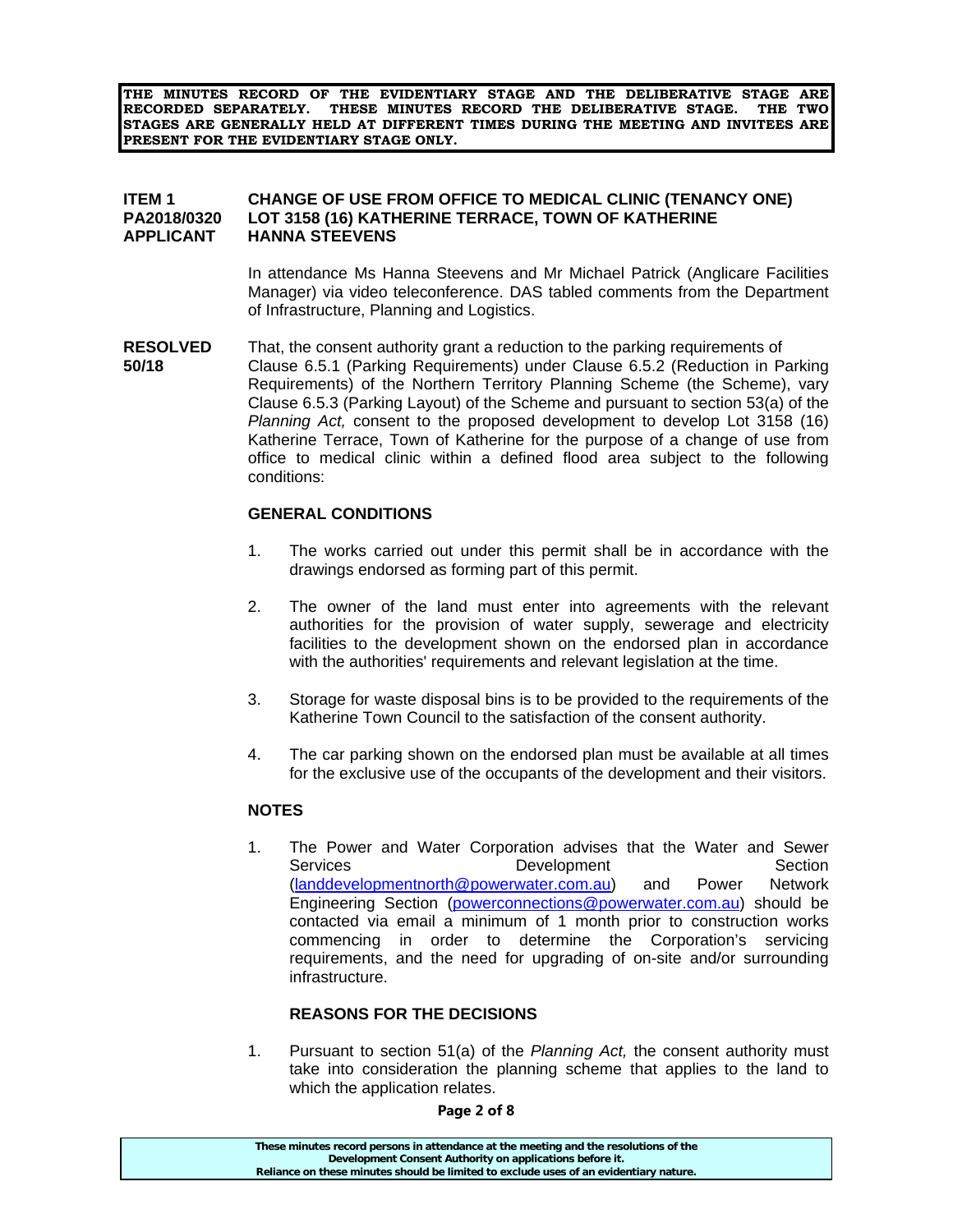The primary purpose of Zone CB (Central Business) of the Scheme is to 'provide for a diversity of activities including administrative, judicial, professional, office, entertainment, cultural, residential and retail and other business activities with a commitment to the separation of incompatible activities'. The proposed change of use is consistent with the purpose of the zone, as it will provide for a use appropriate to the zone and has adequate separation between potentially incompatible activities.

 A variation to Clause 6.5.3 (Parking Layout) of the Scheme is supported in this instance to permit a car park that is not accordance with the design requirements as it is existing and approved under DP98/0196.

- 2. A reduction in parking required by Clause 6.5.1 (Parking Requirements) of the Scheme through provision of Clause 6.5.2 (Reduction in Parking Requirements) can be granted because:
	- The parking generation rate for the use does not reflect the demand of a typical medical clinic and clients are predominantly anticipated after general business hours; and
	- There are car parks on both Katherine Terrace and Railway Terrace available in the vicinity of the development.
- 3. Pursuant to section 51 (n) of the *Planning Act,* the consent authority must take into account the potential impact on the existing and future amenity of the area in which the land is situated.

 The proposed change of use does not include any external changes to the building or parking area and the operation of the medical clinic service will not, by its nature, adversely impact on amenity of the area.

**ACTION:** Notice of Consent and Development Permit

### **ITEM 2 CHANGES TO DP15/0093 FOR INDEPENDENT UNIT IN EXCESS OF 50m2 IN PA2018/0156 A DEFINED FLOOD AREA LOT 240 (16) SHEPHERD STREET, TOWN OF KATHERINE APPLICANT JASON HILLIER**

 Mr Jason Hillier (applicant), Ms Melissa Fisher and Mr Phil Fisher (land owners) attended the meeting.

**RESOLVED** That, pursuant to section 53(c) of the *Planning Act*, the consent authority refuse **51/18** to consent to the application to develop Lot 240 (16) Shepherd Street, Town of Katherine for the purpose of changes to DP15/0093 for an independent unit in excess of 50m² in a defined flood area for the following reasons:

## **REASONS FOR THE DECISION**

1. Pursuant to section 51(a) of the *Planning Act*, the consent authority must take into consideration the planning scheme that applies to the land to which the application relates.

**Page 3 of 8**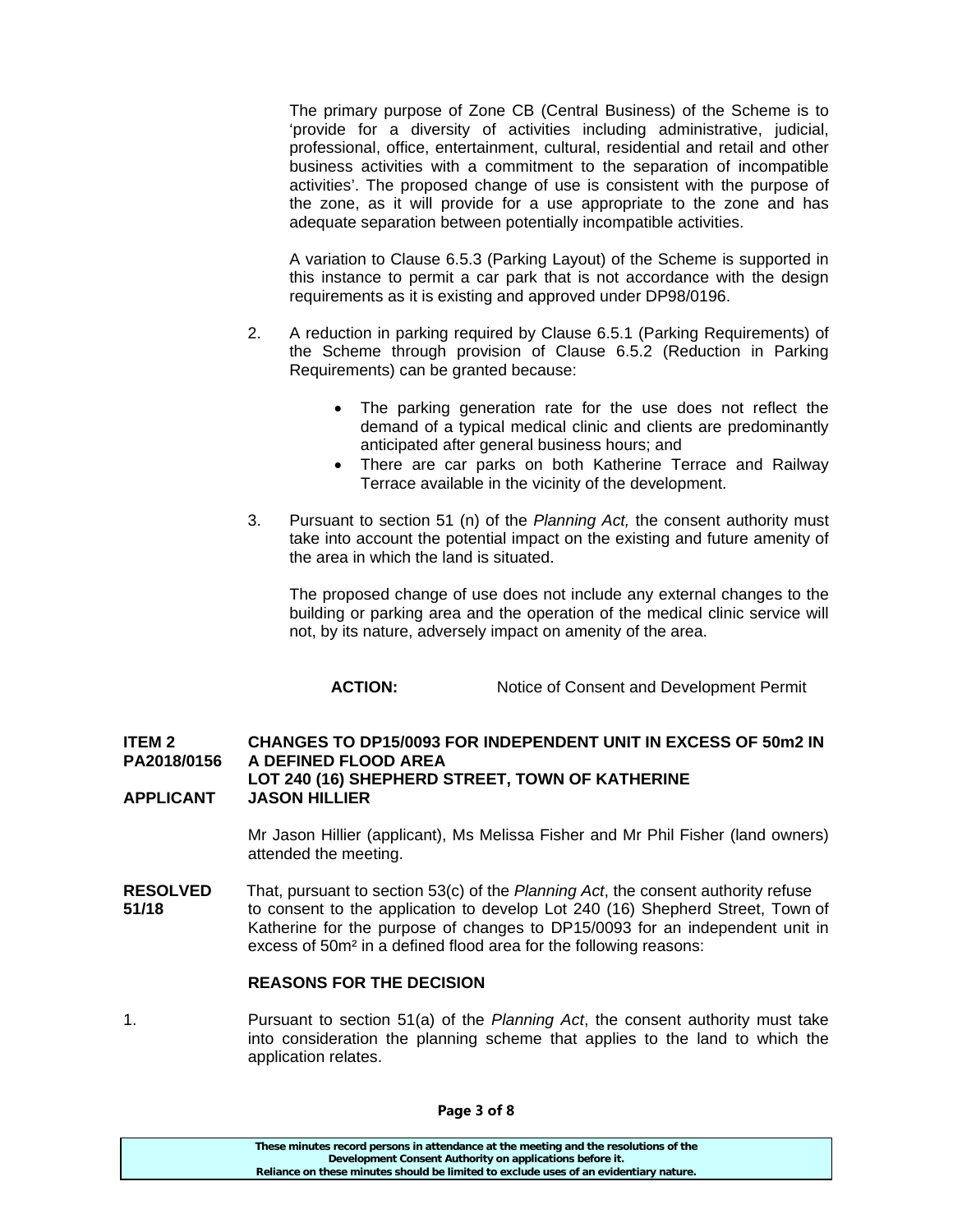The Northern Territory Planning Scheme (the Scheme) applies to the land to which the application relates. The land is in Zone SD (Single Dwelling Residential) and Clause 7.10.4 (Independent Units) allows for the addition of independent units not exceeding  $50m^2$  in floor area in Zone SD. The purpose of Clause 7.10.4 is to ensure that an independent unit does not detrimentally impact on the amenity of adjoining and nearby property and remains ancillary to the single dwelling on a site. The clause allows the consent authority the discretion to approve an application for an independent unit that is not in accordance with the maximum floor area, only if it is satisfied that the independent unit is appropriate to the site having regard to the potential impact of the independent unit on the amenity of adjoining and nearby properties.

 On 24 February 2015, Development Permit DP15/0093 was granted for the purpose of an independent unit in excess of 50m<sup>2</sup> in a defined flood area. A variation to Clause 7.10.4 (Independent Units) was supported by the consent authority in that instance "*as the scale and design of the development is consistent with existing development in the area. The 8m2 variation sought will provide a functional, usable space for the residents without impacting on the amenity of the single dwelling, or any adjoining properties*".

 The consent authority noted that the current application proposed changes to DP15/0093 for an independent unit in excess of 50m<sup>2</sup> in a defined flood area by increasing the floor area of the independent unit by  $32m^2$  (i.e.  $58m^2$  to  $90m^2$ ).

 As a preliminary matter, the consent authority was addressed by the applicant as to whether the floor area of the unit should be considered as including the enclosed areas nominated as 'verandah'. The definition for 'floor area' in the Scheme indicates that "*in relation to a building, includes all wall thicknesses of the external walls and all roof areas used as floors, but does not include verandahs, balconies or areas set aside for car parking or access thereto*". The consent authority considered that the louvres and screens enclosing the verandah amounted to external walls so that the entire enclosed area should be considered as the floor area of the independent unit and, therefore, amounted to 90m<sup>2</sup>. The nature of the enclosure rendered that area, although described as a 'verandah', an interior space.

 The consent authority initially deferred consideration of the application to enable the applicant to submit further information and to enable the consent authority to undertake a site inspection of the independent unit.

 The additional information provided by the applicant stated that the verandah protects the occupants and the building itself against inclement weather conditions; adds to the aesthetics of the building; allows the space to be ventilated in wet season and in dry season to reduce heating costs (though the use of lourves) and provides a safe and secure area for family living activities.

 The consent authority noted the additional information but were not satisfied that such information justified an increase in floor area to  $90m^2$ . 'Independent Unit' is defined in Part 1 Clause 3 of the Planning Scheme as being an ancillary dwelling constructed on the same site as a single dwelling. 'Dwelling' is further defined as a building, or part of a building, designed, constructed or adapted as a selfcontained residence. Part 4 Clause 7.10.4 sets conditions through which an independent unit may be developed on a site including, *inter alia*, that there will be no more than two dwellings on the site and the unit does not exceed  $50m^2$  in

#### **Page 4 of 8**

| These minutes record persons in attendance at the meeting and the resolutions of the  |  |
|---------------------------------------------------------------------------------------|--|
| Development Consent Authority on applications before it.                              |  |
| Reliance on these minutes should be limited to exclude uses of an evidentiary nature. |  |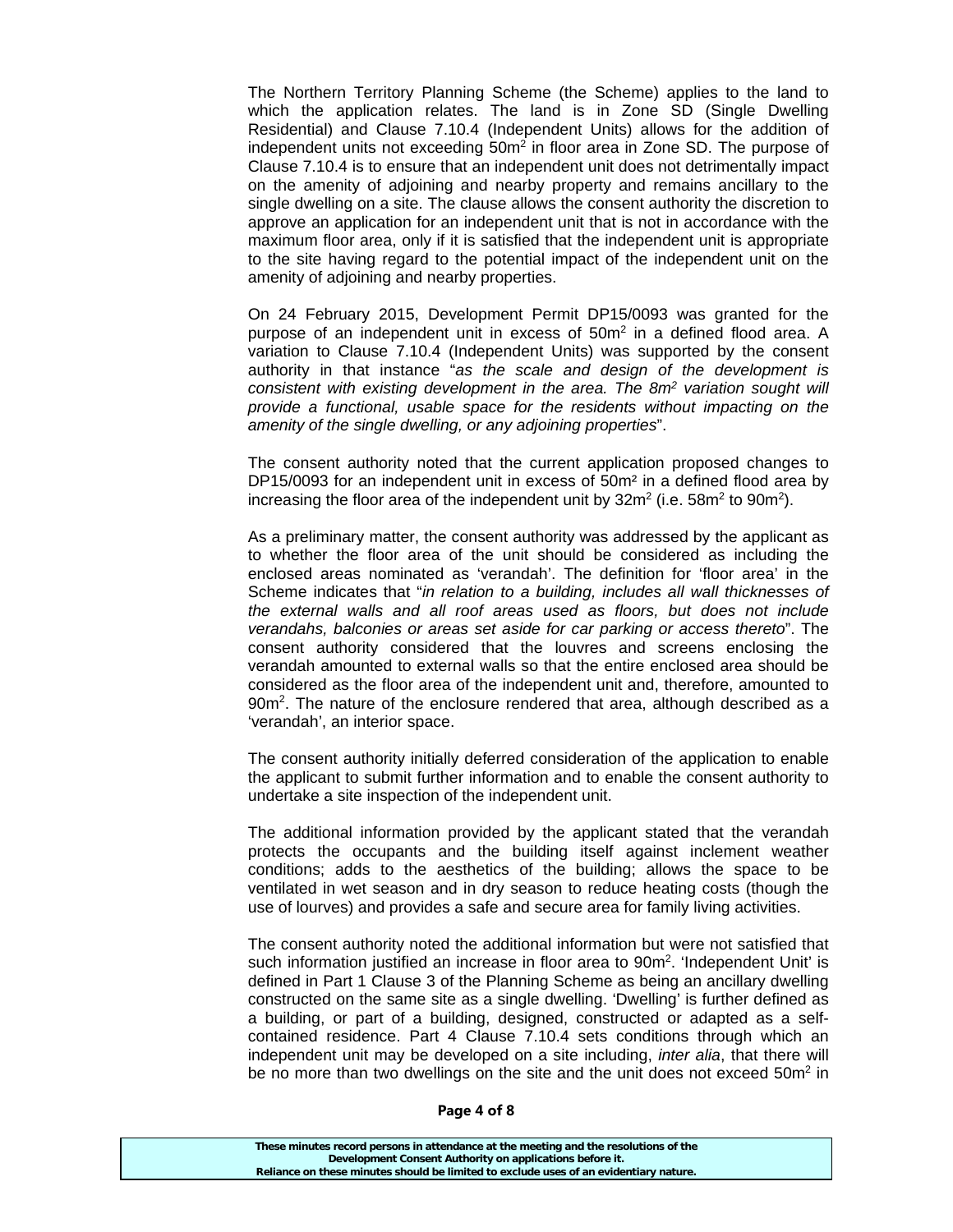floor area in Zone SD. Although the consent authority has discretion to approve an independent unit that is not in accordance with the maximum floor area, if it is satisfied that the independent unit is appropriate to the site having regard to the potential impact of the independent unit on the amenity of adjoining and nearby properties, in this case, the authority could not be satisfied that the unit was appropriate to the site. Further, the authority could not be satisfied that, given the scale of the unit, that the unit was "ancillary" as required by the definition or that it amounted to a single unit and not two units. In that regard, the consent authority noted the results of the site inspection, including such matters as the presence of two external doors, two kitchens and two washing machines and, further, the advertising materials dated 2<sup>nd</sup> July 2018 and produced in the DAS Report. Although Ms Melissa Fisher, representing the landowner, addressed the consent authority in respect of the issues relating to the size of the unit and whether it amounted to one unit or two, the authority was not satisfied with her explanations.

 The primary purpose of Clause 7.10.4 (Independent Units) is to ensure that an independent unit does not detrimentally impact on the amenity of adjoining and nearby property and remains ancillary to the single dwelling on a site.

The consent authority noted that the revised floor area of  $90m<sup>2</sup>$  was a large departure from the  $50m^2$  permissible in zone SD and that previously approved by DP15/0093. Complaints received from the public about the use of the land since 2016 further demonstrated to the consent authority that the use is currently having a detrimental impact on the amenity of adjoining and nearby properties.

> The consent authority noted that the information obtained as a result of the site inspection indicated that the independent unit is unlikely to be ancillary to the single dwelling. It is consistent with the definition of 'multiple dwellings' and the current configuration indicated that two self-contained multiple dwellings have been established. By definition contained within the Scheme multiple dwellings means '*a building or group of buildings on a site which individually or collectively contain more than one dwelling (including serviced apartments) but does not include an independent unit'*. While Zone SD (Single Dwelling Residential) permits an ancillary dwelling to be constructed on the same site as a single dwelling, multiple dwellings are prohibited.

2. Pursuant to section 51(n) of the *Planning Act*, the consent authority must take into consideration the potential impact on the existing and future amenity of the area in which the land is situated.

The revised floor area of  $90m<sup>2</sup>$  was a large departure from that permitted by the zone  $(50m^2)$  and previously approved by DP15/0093  $(58m^2)$ . The consent authority noted that if it were to grant a variation to allow an independent unit with a floor area almost twice the size permissible within the zone, it would jeopardise the existing and future amenity of adjoining landowners and the broader area.

**ACTION:** Notice of Refusal

**ITEM 3 CHANGE OF USE FROM SHOWROOM SALES TO OFFICE WITHIN A PA2018/0289 DEFINED FLOOD AREA LOTS 93 & 94 (9 & 7) SECOND STREET, TOWN OF KATHERINE APPLICANT CLAYTON CONTRACTORS** 

**Page 5 of 8** 

| These minutes record persons in attendance at the meeting and the resolutions of the  |  |
|---------------------------------------------------------------------------------------|--|
| Development Consent Authority on applications before it.                              |  |
| Reliance on these minutes should be limited to exclude uses of an evidentiary nature. |  |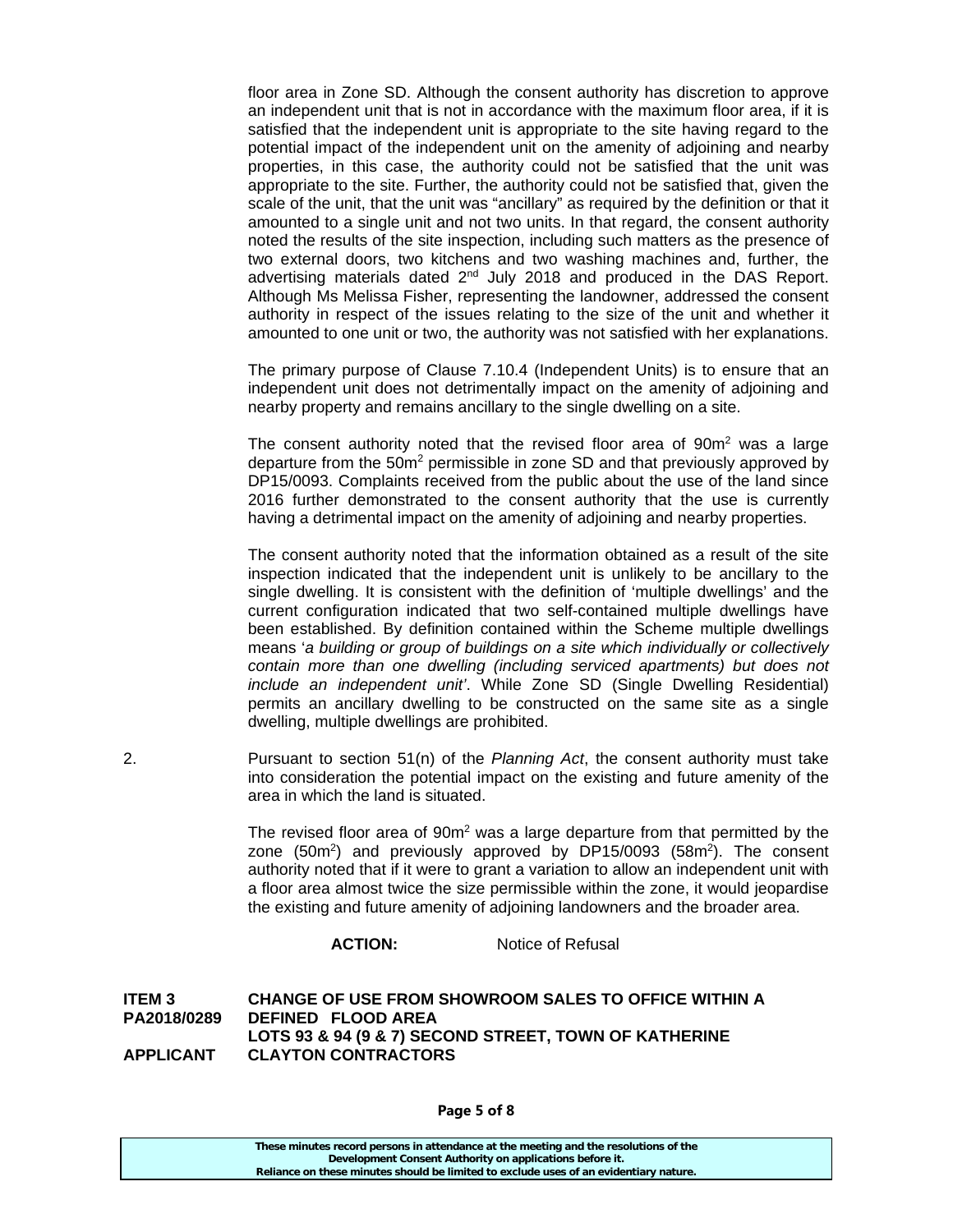Mr Clayton Holland (applicant) attended the meeting. Applicant tabled amended plans.

**RESOLVED** That, the consent authority grant a reduction to the parking requirements of **52/18** Clause 6.5.1 (Parking Requirements) under Clause 6.5.2 (Reduction in Parking Requirements) of the Northern Territory Planning Scheme (the Scheme) from 26 to 13 car parking spaces (a reduction of 13), vary clause 6.5.3 (Parking Layout) of the Scheme and pursuant to section 53(a) of the *Planning Act,* and consent to the proposed development to develop Lot 93 and Lot 94, (9 and 7) Second Street, Town of Katherine for the purpose of a change of use from showroom sales to office within a defined flood area subject to the following conditions:

## **CONDITIONS PRECEDENT**

- 1. Prior to the endorsement of plans and prior to commencement of works (including site preparation), amended plans to the satisfaction of the consent authority must be submitted to and approved by the consent authority. When approved, the plans will be endorsed and will then form part of the permit. The plans must be drawn to scale with dimensions and two copies must be provided. The plans must be generally in accordance with the plans submitted with the application but modified to show:
- (a) At least four undercover car parks within the existing garage (not less than 13 in total onsite) and addition of a compliant loading bay;
- (b) access for persons with disabilities;
- (c) pedestrian safe path to the laundry and ablution facility;
- (d) the fence and gate style to provide line of sight for drivers and avoid swinging gates opening into the road reserve;
- (e) on site waste bin storage; and
- (f) elevations of demountable structure including firewall.
- 2. Prior to the commencement of the use, an access easement is to be registered over Lot 94 in favour of Lot 93, to the extent that Lot 94 is affected by the parking layout encroachment.

## **GENERAL CONDITIONS**

- 3. The owner of the land must enter into agreements with the relevant authorities for the provision of water supply, drainage, sewerage and electricity facilities to the development shown on the endorsed plan in accordance with the authorities' requirements and relevant legislation at the time.
- 4. Before the use or occupation of the development starts, the area(s) setaside for the parking of vehicles and access lanes as shown on the endorsed plans must be:
	- (a) constructed;
	- (b) properly formed to such levels that they can be used in accordance with the plans;
	- (c) surfaced with an all-weather-seal coat;
	- (d) drained;
	- (e) line marked to indicate each car space and all access lanes; and
	- (f) clearly marked to show the direction of traffic along access lanes and driveways to the satisfaction of the consent authority. Car spaces, access lanes and driveways must be kept available for these purposes at all times.

**These minutes record persons in attendance at the meeting and the resolutions of the Development Consent Authority on applications before it. Reliance on these minutes should be limited to exclude uses of an evidentiary nature.**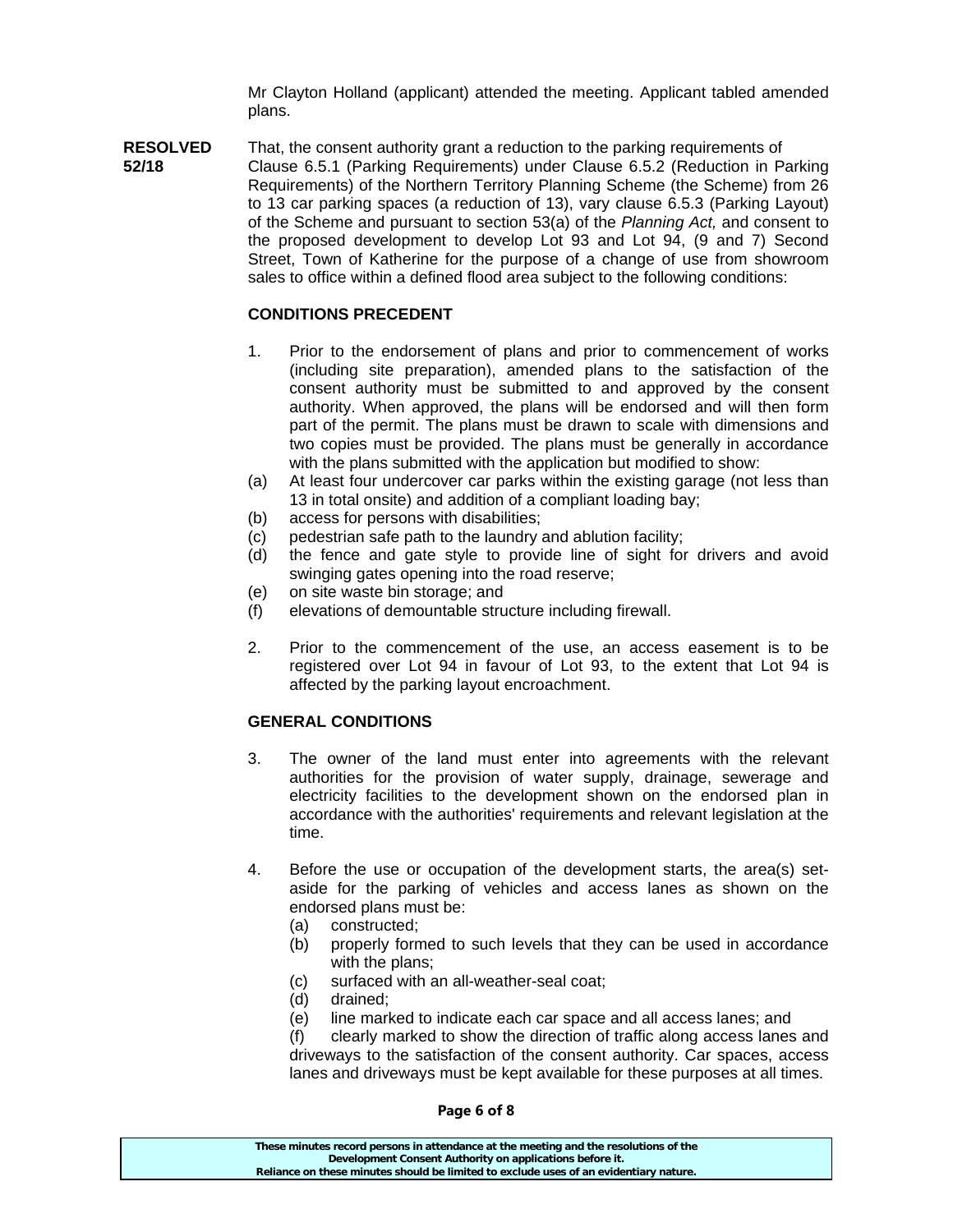- 5. The use is conditional on the availability of land within Lot 94 for the purpose of car parking as depicted on the endorsed plan and an access easement over Lot 94 in favour of Lot 93, registered over the parking area to the extent of the boundary encroachment.
- 6. The use is limited to part of the building for the purposes of offices with a net floor area of no greater than  $200m^2$ , associated interview rooms, reception and passages, in accordance with the endorsed drawings, to the satisfaction of the consent authority.
- 7. Storage for waste disposal bins is to be provided to the requirements of the Katherine Town Council to the satisfaction of the consent authority.
- 8. The use and development as shown on the endorsed plans must not be altered without further consent of the consent authority.
- 9. Any developments on or adjacent to any easements on site shall be carried out to the requirements of the relevant service authority to the satisfaction of the consent authority.
- 10. Before the use of the development starts, the landscaping works shown on the endorsed plans must be carried out and completed to the satisfaction of the consent authority
- 11. The landscaping shown on the endorsed plans must be maintained to the satisfaction of the consent authority, including that any dead, diseased or damaged plants are to be replaced.
- 12. No fence, hedge, tree or other obstruction exceeding a height of 0.6m is to be planted or erected so that it would obscure sight lines at the junction of the driveway and the public street.

## **NOTES**

1. The Power and Water Corporation advises that the Water and Sewer Services Development Section (landdevelopmentnorth@powerwater.com.au) and Power Network Engineering Section (powerconnections@powerwater.com.au) should be contacted via email a minimum of 1 month prior to construction works commencing in order to determine the Corporation's servicing requirements, and the need for upgrading of on-site and/or surrounding infrastructure.

## **REASONS FOR THE DECISION**

1. Pursuant to section 51(a) of the *Planning Act,* the consent authority must take into consideration the planning scheme that applies to the land to which the application relates.

The primary purpose of Zone CB (Central Business) of the Northern Territory Planning Scheme (the Scheme) is to 'provide for a diversity of activities including administrative, judicial, professional, office, entertainment, cultural, residential and retail and other business activities

**These minutes record persons in attendance at the meeting and the resolutions of the Development Consent Authority on applications before it. Reliance on these minutes should be limited to exclude uses of an evidentiary nature.**